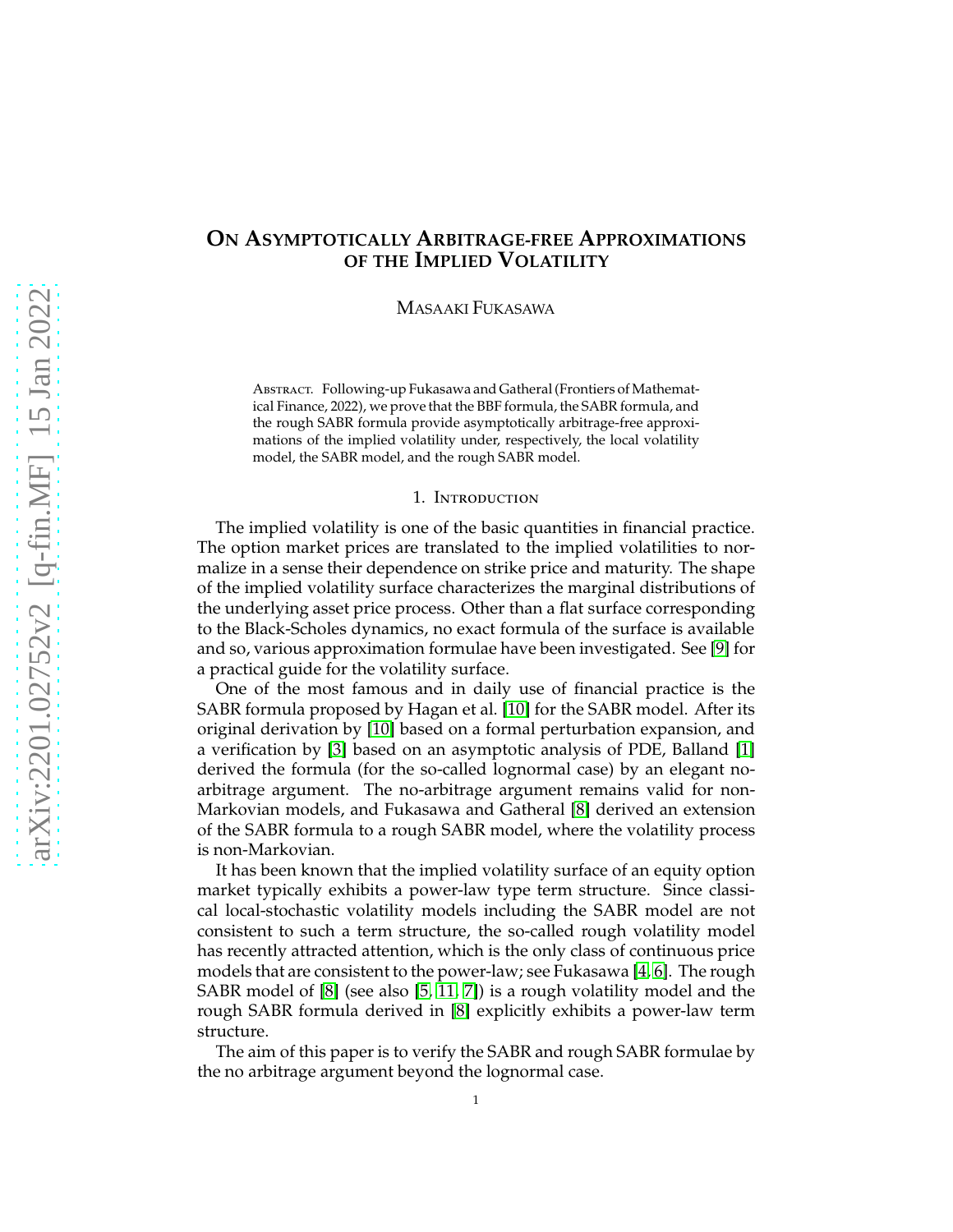#### 2 M. FUKASAWA

#### 2. Asymptotically Arbitrage-free Approximation

Here we recall the definition of Asymptotically Arbitrage-free Approximation (AAA for short) given by [\[8\]](#page-12-4) and derive an alternative expression of the defining equation.

Let  $S = \{S_t\}$  be the underlying asset price process of an option market, and  $C = \{C_t\}$  be a call option price process with strike price  $K > 0$  and maturity *T* > 0. We regard (*S*, *C*) as a 2 dimensional stochastic process defined on a filtered probability space  $(\Omega, \mathcal{F}, P, \{\mathcal{F}_t\}_{t\in[0,T]})$ . We assume interest and dividend rates to be zero for brevity. Denote by  $\Sigma^{BS} = {\Sigma_t^{BS}}$  and  $\Sigma^B = {\Sigma_t^B}$ respectively the Black-Scholes and the Bachelier implied volatility processes defined by

$$
C_t = P^{BS}(S_t, K, T - t, \Sigma_t^{BS}) = P^{B}(S_t, K, T - t, \Sigma_t^{B}),
$$

where *P<sup>BS</sup>(S, K, τ, σ*) and *P<sup>B</sup>(S, K, τ, σ*) are respectively the Black-Scholes and Bachelier call prices with volatility  $\sigma$ , namely

$$
P^{\text{BS}}(S, K, \tau, \sigma) = S\Phi(d_+) - K\Phi(d_-), \quad d_{\pm} = \frac{\log \frac{S}{K}}{\sigma \sqrt{\tau}} \pm \frac{\sigma \sqrt{\tau}}{2},
$$

$$
P^{\text{B}}(S, K, \tau, \sigma) = \sigma \sqrt{\tau} \phi \left(\frac{S - K}{\sigma \sqrt{\tau}}\right) + (S - K)\Phi \left(\frac{S - K}{\sigma \sqrt{\tau}}\right).
$$

As is well-known, a sufficient and almost necessary condition for (*S*, *C*) to be arbitrage-free is that there exists an equivalent probability measure Q to P such that  $(S, C)$  is a local martingale under Q. Since  $\Sigma^{BS}$  and  $\Sigma^B$  are nonlinear transformations of the price *C*, they are not local martingales but should satisfy certain constraints on their finite variation components under Q. Assuming that (*S*, *C*) is a Brownian local martingale under Q and denoting by *D*BSd*t* and *D*Bd*t* respectively the drift components of dΣ BS and  $d\Sigma^B$ , the constraints (the drift conditions) are

$$
\frac{d}{dt}\langle \log S \rangle + 2k \frac{d}{dt}\langle \log S, \log \Sigma^{BS} \rangle + k^2 \frac{d}{dt}\langle \log \Sigma^{BS} \rangle - (\Sigma^{BS})^2 + 2\Sigma^{BS} \tau D^{BS}
$$
\n
$$
= -(\Sigma^{BS})^2 \tau \frac{d}{dt}\langle \log S, \log \Sigma^{BS} \rangle + \frac{(\Sigma^{BS})^4 \tau^2}{4} \frac{d}{dt}\langle \log \Sigma^{BS} \rangle
$$

and

$$
\frac{d}{dt}\langle \log S \rangle + 2x \frac{d}{dt}\langle \log S, \log \Sigma^B \rangle + x^2 \frac{d}{dt}\langle \log \Sigma^B \rangle - (\Sigma^B)^2 + 2\Sigma^B \tau D^B = 0,
$$

where  $k = \log K/S$ ,  $x = K - S$  and  $\tau = T - t$ . Based on this observation, Fukasawa and Gatheral [\[8\]](#page-12-4) introduced the following notion:

**Definition 2.1.** Let  $\hat{\Sigma} = {\{\hat{\Sigma}_t\}}$  be a positive continuous Itô process on [0, *T*) and *denote by D*ˆ d*t the drift part of* dΣˆ *under* Q*. We say* Σˆ *is an AAA of* Σ BS *if there exist a continuous function*  $\varphi$  *on*  $\mathbb R$  *and a continuous process*  $\Psi = {\Psi_t}$  *on* [0, *T*]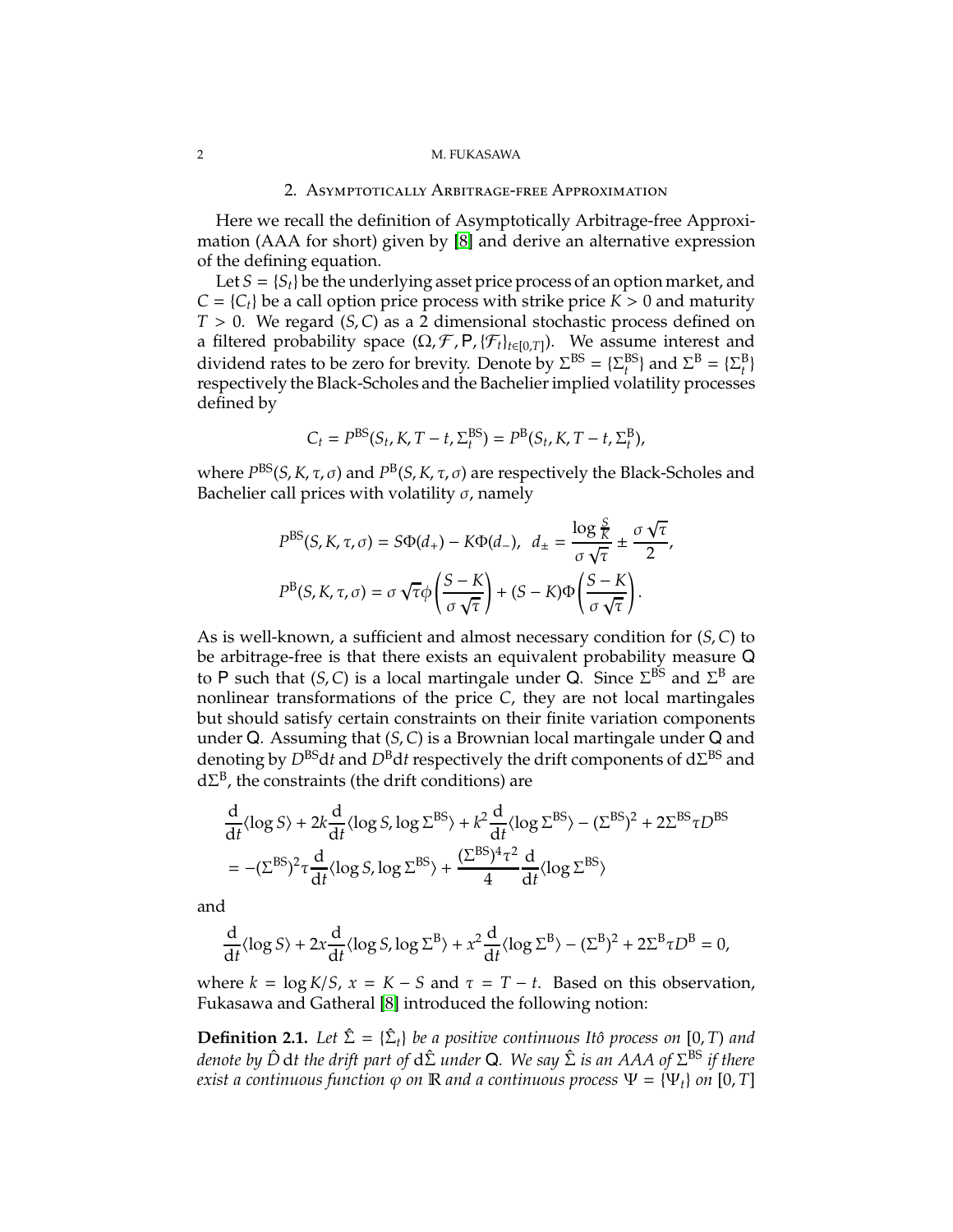*such that*

<span id="page-2-0"></span>
$$
\left| \frac{d}{dt} \langle \log S \rangle + 2k \frac{d}{dt} \langle \log S, \log \hat{\Sigma} \rangle + k^2 \frac{d}{dt} \langle \log \hat{\Sigma} \rangle \right|
$$
  

$$
- \hat{\Sigma}^2 + 2\hat{\Sigma}\tau \hat{D} + \hat{\Sigma}^2 \tau \frac{d}{dt} \langle \log S, \log \hat{\Sigma} \rangle - \frac{\hat{\Sigma}^4 \tau^2}{4} \frac{d}{dt} \langle \log \hat{\Sigma} \rangle \right| \le \varphi(\Psi \hat{\Sigma}) \cdot o_p(1)
$$

 $as\ \tau = T - t \to 0$ . We say  $\hat{\Sigma}$  *is an AAA of*  $\Sigma^{\text{B}}$  *if there exist a continuous function*  $\varphi$  *on* **R** *and a continuous process*  $\Psi = {\Psi_t}$  *on* [0, *T*] *such that* 

<span id="page-2-1"></span>
$$
(2) \quad \left| \frac{d}{dt} \langle S \rangle + 2x \frac{d}{dt} \langle S, \log \hat{\Sigma} \rangle + x^2 \frac{d}{dt} \langle \log \hat{\Sigma} \rangle - \hat{\Sigma}^2 + 2\hat{\Sigma}\tau \hat{D} \right| \le \varphi(\Psi \hat{\Sigma}) \cdot o_p(1)
$$

 $as \tau = T - t \rightarrow 0$ .

**Remark 2.1.** In [\[8\]](#page-12-4), as usual, *op*(1) is interpreted as a term which converges to 0 in probability. This is however not really reflecting the idea behind AAA in that a constant term  $a = a\hat{\Sigma}/\hat{\Sigma}$  also has a form of  $\varphi(\Psi \hat{\Sigma}) \cdot o_p(1)$  when  $\hat{\Sigma} \rightarrow \infty$  in probability. We indeed have such a divergence for any fixed  $K > 0$ when considering the rough SABR approximation. To remedy this, in the present article, we interpret  $o_p(1)$  as a term which converges to 0 uniformly in the strike price  $K > 0$ .

**Remark 2.2.** Any locally bounded function on R is dominated by a continuous function. Therefore the continuity property of  $\varphi$  in the definition of AAA can be replaced by the local boundedness of  $\varphi$ .

The first observation of this study is the following simplification by Itô's formula: for a continuous semimartingale *X* and a positive continuous semimartingale  $\hat{\Sigma}$ ,

$$
d\langle X \rangle - 2Xd\langle X, \log \hat{\Sigma} \rangle + X^2 d\langle \log \hat{\Sigma} \rangle = \hat{\Sigma}^2 d \left\langle \frac{X}{\hat{\Sigma}} \right\rangle
$$

.

Recalling that  $k = \log K/S$  and  $x = K - S$  and so that  $dk = -\log S$  and d*x* = −d*S*, we conclude that [\(1\)](#page-2-0) and [\(2\)](#page-2-1) are respectively equivalent to

<span id="page-2-2"></span>
$$
(3) \qquad \left|\frac{\mathrm{d}}{\mathrm{d}t}\left\langle\frac{k}{\hat{\Sigma}}\right\rangle - 1 + \frac{2\tau\hat{D}}{\hat{\Sigma}} - \tau\frac{\mathrm{d}}{\mathrm{d}t}\langle k, \log \hat{\Sigma} \rangle - \frac{\tau^2}{4}\frac{\mathrm{d}}{\mathrm{d}t}\langle\hat{\Sigma}\rangle \right| \leq \frac{\varphi(\Psi\hat{\Sigma})}{\hat{\Sigma}^2} \cdot o_p(1)
$$

and

$$
\left|\frac{\mathrm{d}}{\mathrm{d}t}\left\langle\frac{x}{\hat{\Sigma}}\right\rangle - 1 + \frac{2\tau\hat{D}}{\hat{\Sigma}}\right| \leq \frac{\varphi(\Psi\hat{\Sigma})}{\hat{\Sigma}^2} \cdot o_p(1).
$$

We conclude this section with some additional definitions.

**Definition 2.2.** We say  $f$  is a  $C^{1a}$  function if  $f$  is differentiable, the derivative *f* ′ *is absolutely continuous, and the Radon-Nikodym derivative f* ′′ *of f*′ *is locally*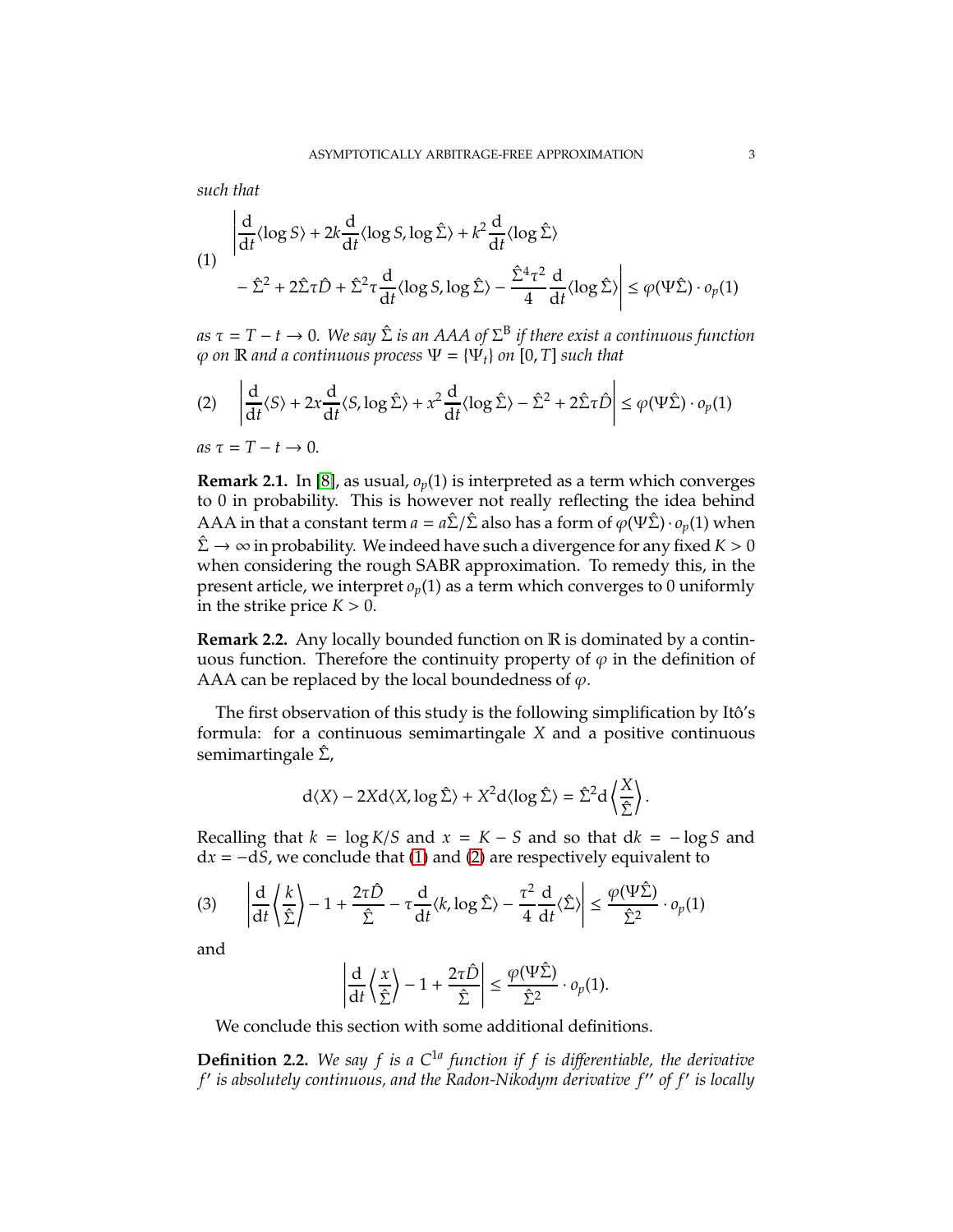*bounded on the domain of f . We say g is a C*2<sup>+</sup> *function if g is C*<sup>2</sup> *and*

$$
f(x) = \begin{cases} \frac{x}{g(x)} & x \neq 0, \\ \frac{1}{g'(0)} & x = 0 \end{cases}
$$

*is a positive C*1*<sup>a</sup> function on* R*.*

**Remark 2.3.** By the Tanaka formula, Itô's formula for *C* 2 functions remains true for *C* 1*a* functions (see e.g., Section 1, Chapter VI of [\[13\]](#page-12-10)).

**Remark 2.4.** By Lemma [A.1,](#page-7-0) if *g* is  $C^3$  with  $g(0) = 0$  and  $g' > 0$ , then *g* is a  $C^{2+}$  function.

3. The BBF and SABR formulae

The BBF formula refers to an approximation formula

<span id="page-3-0"></span>
$$
\hat{\Sigma} = \frac{\log \frac{K}{S}}{\int_{S}^{K} \frac{ds}{v(s,T)}}
$$

under a local volatility model

$$
dS_t = v(S_t, t) dW_t,
$$

where W is a standard Brownian motion. We assume that  $v$  is a positive  $C^{2,0}$ function on  $(0, \infty) \times [0, T]$  and *S* is positive and continuous on  $[0, T]$ . Here, we interpret

$$
\hat{\Sigma}_t = \lim_{S \to K} \frac{\log \frac{K}{S}}{\int_S^K \frac{ds}{v(s,T)}} = \frac{v(K,T)}{K}
$$

when *S<sub>t</sub>* = *K*. By Berestycki et al. [\[2\]](#page-12-11), we know that  $\lim_{t\to T} \Sigma_t^{BS} = \hat{\Sigma}_T$ . In contrast to a technical argument in [\[2\]](#page-12-11), here we can easily verify the BBF formula in the sense that it provides an AAA.

**Proposition 3.1.** Let f be a positive  $C^{1a}$  function on  $(0, \infty)$  with  $f(K) \neq 0$ , and let

$$
\hat{\Sigma} = f(S).
$$

*Then,* Σˆ *is an AAA of* Σ BS *under* [\(4\)](#page-3-0) *if and only if*

$$
f(s) = \frac{\log \frac{K}{s}}{\int_{s}^{K} \frac{dx}{v(x,T)}}
$$

*for*  $s \neq K$  *and*  $f(K) = v(K, T)/K$ .

*Proof.* Let

$$
g(s) = \frac{\log \frac{K}{s}}{f(s)}.
$$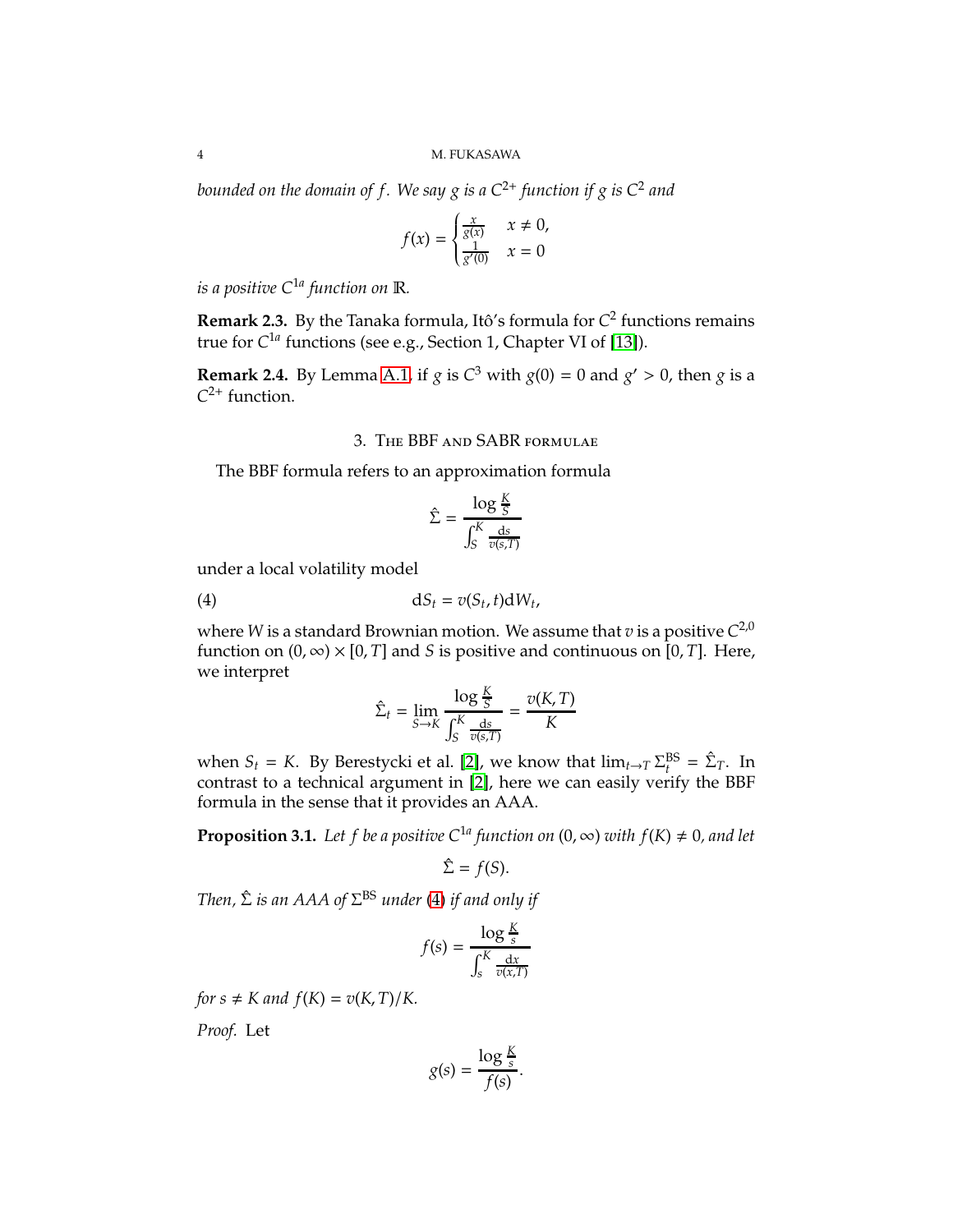Then, *g* is a  $C^{1a}$  function and  $\frac{k}{\hat{\Sigma}} = g(S)$ . By the Itô-Tanaka formula,

$$
d\left\langle \frac{k}{\hat{\Sigma}}\right\rangle = g'(S)^{2}d\langle S\rangle = g'(S)^{2}v(S,t)^{2}dt
$$

and  $\hat{D}$ ,  $\hat{\Sigma}^{-1}$ , and  $\frac{d}{dt}\langle \hat{\Sigma} \rangle$  are  $O_p(1)$  as  $t \to T$ . Therefore [\(3\)](#page-2-2) is satisfied if and only if

$$
|g'(s)v(s,T)|=1.
$$

Since  $g(0) = 0$  and *f* is positive, this is equivalent to

$$
g(s) = \int_s^K \frac{\mathrm{d}x}{v(s,T)}.
$$

 $\Box$ 

The same argument with *k* replaced by  $x = K - S$  shows that

$$
\hat{\Sigma} = \frac{K - S}{\int_{S}^{K} \frac{ds}{v(s,T)}}
$$

is an AAA of  $\Sigma^{\text{B}}$  under [\(4\)](#page-3-0).

The SABR formula refers to

<span id="page-4-0"></span>(5) 
$$
\hat{\Sigma} = \frac{vk}{g(Y)}, \quad Y = \frac{v}{\alpha} \int_{S}^{K} \frac{ds}{\beta(s)}, \quad g(y) = -\log \frac{\sqrt{1 + 2\rho y + y^2} - y - \rho}{1 - \rho}
$$

proposed by Hagan et al. [\[10\]](#page-12-1) as an approximation of  $\Sigma^{\text{BS}}$  under the SABR model

<span id="page-4-1"></span>(6) 
$$
dS_t = \alpha_t \beta(S_t) dZ_t, \ d\alpha_t = v \alpha_t dW_t, \ d\langle Z, W \rangle_t = \rho dt
$$

with  $d\langle Z \rangle_t = d\langle W \rangle_t = dt$ , where  $\rho \in (-1, 1)$  and  $\nu > 0$  are constants, and  $\beta$ is a positive  $C^2$  function on  $(0, \infty)$ . Here we assume that *S* is positive and continuous on [0, *T*]. The validity of the approximation has been discussed by Berestycki et al. [\[3\]](#page-12-2), Osajima [\[12\]](#page-12-12) and others. In the lognormal case, that is,  $\beta(s) = s$ , Balland [\[1\]](#page-12-3) shows that the approximation [\(5\)](#page-4-0) is, in our terminology, an AAA. Our alternative expression [\(3\)](#page-2-2) allows us to observe it is the case in general.

**Proposition 3.2.** Let g be a  $C^{2+}$  *function on*  $\mathbb R$  *and* 

<span id="page-4-2"></span>
$$
\hat{\Sigma} = \frac{\nu k}{g(Y)}, \ \ Y = \frac{\nu}{\alpha} \int_{S}^{K} \frac{ds}{\beta(s)}.
$$

*Then,* Σˆ *is an AAA of* Σ BS *under* [\(6\)](#page-4-1) *if and only if*

(7) 
$$
g(y) = -\log \frac{\sqrt{1 + 2\rho y + y^2} - y - \rho}{1 - \rho}.
$$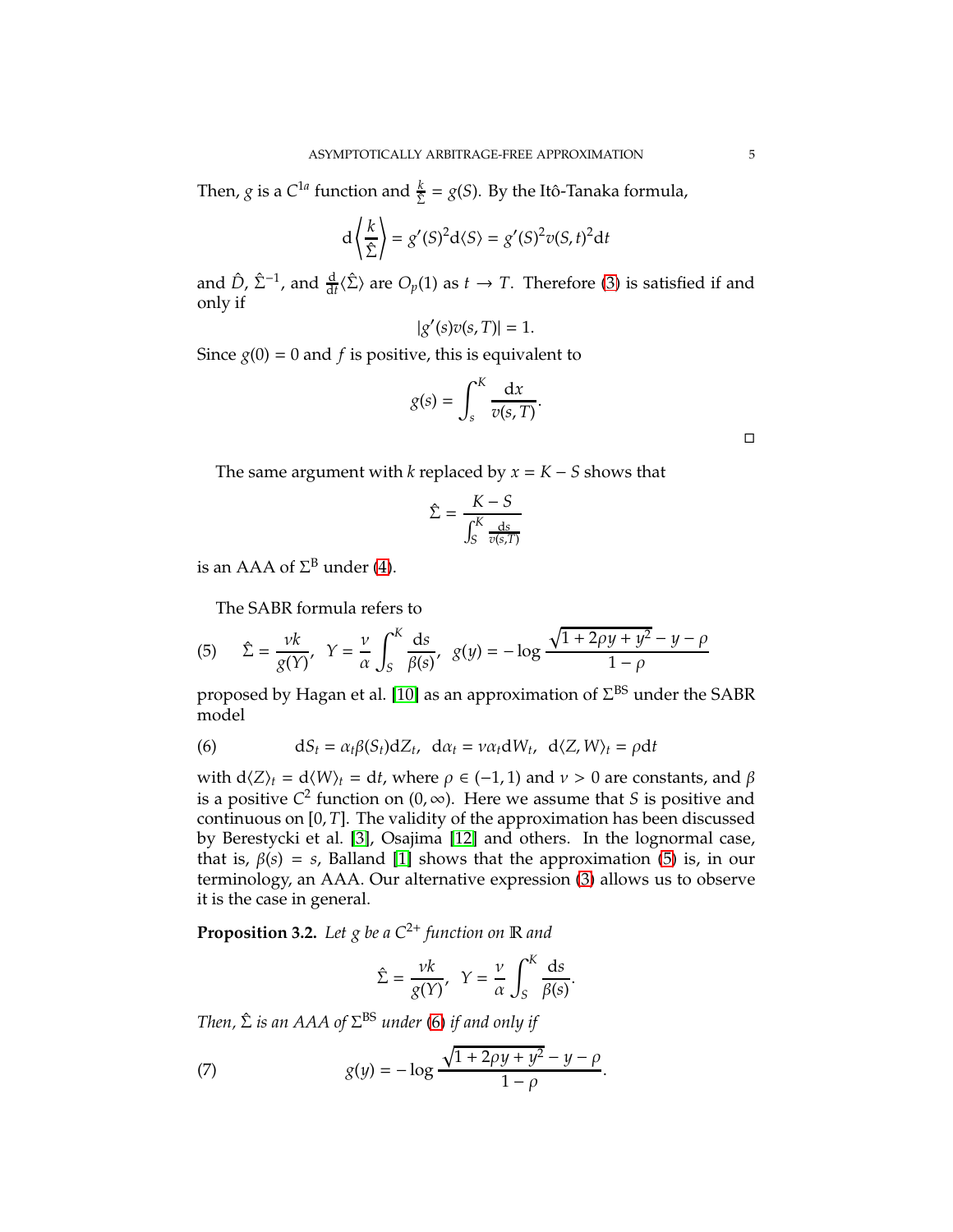*Proof.* Since

$$
\frac{k}{\hat{\Sigma}} = \frac{g(Y)}{\nu}
$$

and

$$
dY = -\frac{\nu}{\alpha\beta(S)}dS - \frac{Y}{\alpha}d\alpha + drift = -\nu dZ - \nu YdW + drift,
$$

we have

$$
d\left\langle \frac{k}{\hat{\Sigma}} \right\rangle = \frac{g'(Y)^2}{v^2} d\langle Y \rangle = g'(Y)^2 (1 + 2\rho Y + Y^2) dt.
$$

By the Itô-Tanaka formula,  $\hat{D}$ ,  $\hat{\Sigma}^{-1}$ , and  $\frac{d}{dt}\langle \hat{\Sigma} \rangle$  are  $O_p(1)$  as  $t \to T$ . Therefore, [\(3\)](#page-2-2) is satisfied if and only if *g* solves

$$
g'(y)^2(1+2\rho y+y^2)=1.
$$

The unique solution of this ordinary differential equation with  $g(0) = 0$  and  $g(y)/y > 0$  for  $y \neq 0$  is the one given by [\(7\)](#page-4-2).

The same argument with *k* replaced by  $x = K - S$  shows that

$$
\hat{\Sigma} = \frac{\nu x}{g(Y)}
$$

is an AAA of  $\Sigma^{\text{B}}$  under [\(6\)](#page-4-1).

## 4. The rough SABR formula

Here we consider the rough SABR formula proposed by Fukasawa and Gatheral [\[8\]](#page-12-4). Suppose a positive continuous local martingale *S* follows

<span id="page-5-1"></span>(8) 
$$
dS_t = \alpha_t \beta(S_t) dZ_t, \ d\xi_t(s) = \zeta(s-t)\xi_t(s) dW_t, \ d\langle Z, W \rangle_t = \rho dt
$$

with  $d(Z)_t = d\langle W \rangle_t = dt$ , where  $\alpha_t = \sqrt{\xi_t(t)}$ ,  $\zeta(t) = \eta \sqrt{2H(t_t)^{H-1/2}}$ ,  $\beta$  is a positive *C*<sup>2</sup> function on  $(0, \infty)$  and  $H \in (0, 1/2]$ ,  $\rho \in (-1, 1)$  and  $\eta > 0$  are constants. The approximation formula to be examined is

<span id="page-5-0"></span>(9) 
$$
\hat{\Sigma} = \frac{\zeta(\tau)k}{g(Y)}, \ \ Y = \frac{\zeta(\tau)}{U} \int_{S}^{K} \frac{ds}{\beta(s)}, \ \ U = \sqrt{\frac{1}{\tau} \int_{t}^{T} \xi_{t}(s)ds},
$$

where *g* is a solution of the differential equation

<span id="page-5-2"></span>(10) 
$$
g'(y)^2 \left(1 + 2\rho \frac{y}{2H+1} + \frac{y^2}{(2H+1)^2}\right) = 1 - (1 - 2H)\left(1 - \frac{yg'(y)}{g(y)}\right)
$$

with

<span id="page-5-3"></span>(11) 
$$
g(0) = 0, g'(0) > 0.
$$

See Lemma [A.2](#page-8-0) below for the unique existence of the solution. Further by Lemmas [A.1](#page-7-0) and [A.2,](#page-8-0) the solution  $g$  is a  $C^{2+}$  function. In the lognormal case, that is,  $\beta(s) = s$ , it is shown in [\[8\]](#page-12-4) that the formula [\(9\)](#page-5-0) gives an AAA of  $\Sigma^{\text{BS}}$ . It is however left open in [\[8\]](#page-12-4) whether [\(9\)](#page-5-0) is an AAA for general β.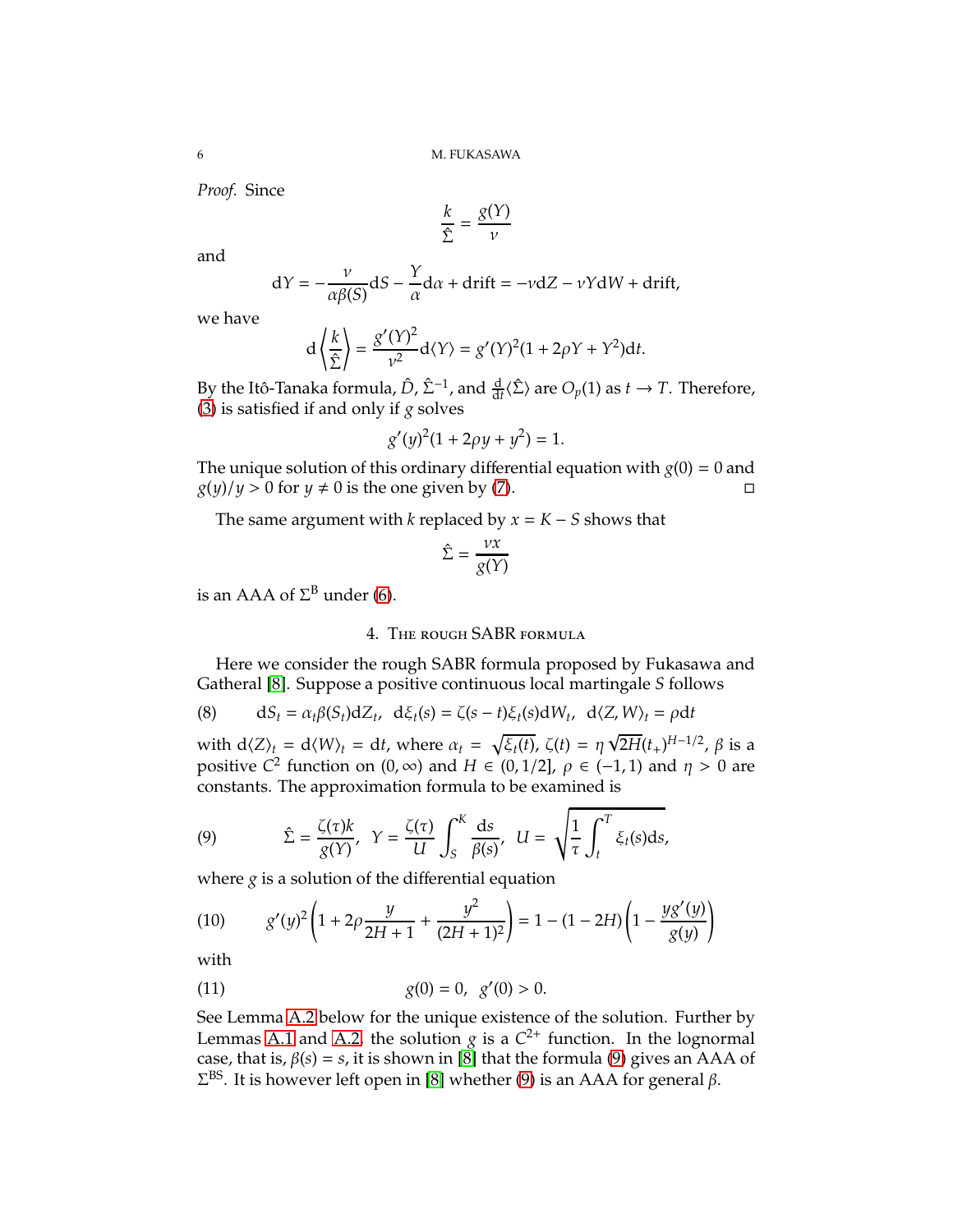**Theorem 4.1.** *Let g be a C*2<sup>+</sup> *function and let* Σˆ *be defined as in* [\(9\)](#page-5-0)*. Then,* Σˆ *is an AAA of* Σ BS *under* [\(8\)](#page-5-1) *if and only if g solves* [\(10\)](#page-5-2) *with* [\(11\)](#page-5-3)*.*

*Proof.* Since

$$
\frac{k}{\hat{\Sigma}} = \frac{g(Y)}{\zeta(\tau)}
$$

and

<span id="page-6-0"></span>(12)  
\n
$$
dY = -\frac{\zeta(\tau)}{U\beta(S)}dS - \frac{Y}{U}dU - \frac{\zeta'(\tau)}{\zeta(\tau)}Ydt + \frac{1}{2}\frac{\zeta(\tau)\beta'(S)}{U\beta(S)^2}d\langle S \rangle + \frac{\zeta(\tau)}{U^2\beta(S)}d\langle S, U \rangle + \frac{Y}{U^2}d\langle U \rangle,
$$

we have

$$
d\left\langle \frac{k}{\hat{\Sigma}}\right\rangle = \frac{g'(Y)^2}{\zeta(\tau)^2}d\langle Y\rangle = g'(Y)^2 \left(\frac{\alpha^2}{U^2}dt + \frac{2\alpha Y}{U\zeta(\tau)}d\langle Z, \log U\rangle + \frac{Y^2}{\zeta(\tau)^2}d\langle \log U\rangle\right).
$$

As is observed in [\[8\]](#page-12-4),

<span id="page-6-1"></span>(13) 
$$
\frac{dU}{U} = \frac{1}{2}\zeta(\tau) R dW + \frac{1}{2}\left(\frac{1}{\tau}\left(1 - \frac{\alpha^2}{U^2}\right) - \frac{1}{4}\zeta(\tau)^2 R^2\right)dt,
$$

where

$$
R_t = \frac{\int_t^T \zeta(s-t)\xi_t(s)ds}{\zeta(\tau)\int_t^T \xi_t(s)ds}.
$$

Therefore,

<span id="page-6-2"></span>
$$
\frac{d}{dt}\langle Z, \log U\rangle = \frac{1}{2}\zeta(\tau)R\rho, \quad \frac{d}{dt}\langle \log U\rangle = \frac{1}{4}\zeta(\tau)^2R^2
$$

and so

(14) 
$$
\frac{d}{dt}\left\langle \frac{k}{\hat{\Sigma}}\right\rangle = g'(Y)^2 \left(\frac{\alpha^2}{U^2} + \frac{\alpha}{U}R\rho Y + \frac{R^2}{4}Y^2\right).
$$

On the other hand, recalling that  $f(y) := y/g(y)$  is a positive  $C^{1a}$  function,

$$
\hat{\Sigma} = Uf(Y)\hat{\Sigma}^0, \ \hat{\Sigma}^0 = \frac{k}{\int_S^K \frac{ds}{\beta(s)}}
$$

and so

$$
\frac{d\hat{\Sigma}}{\hat{\Sigma}} = d \log \hat{\Sigma} + \frac{1}{2} d \langle \log \hat{\Sigma} \rangle
$$
  
= d \log U + d \log f(Y) + d \log \hat{\Sigma}^0 + ...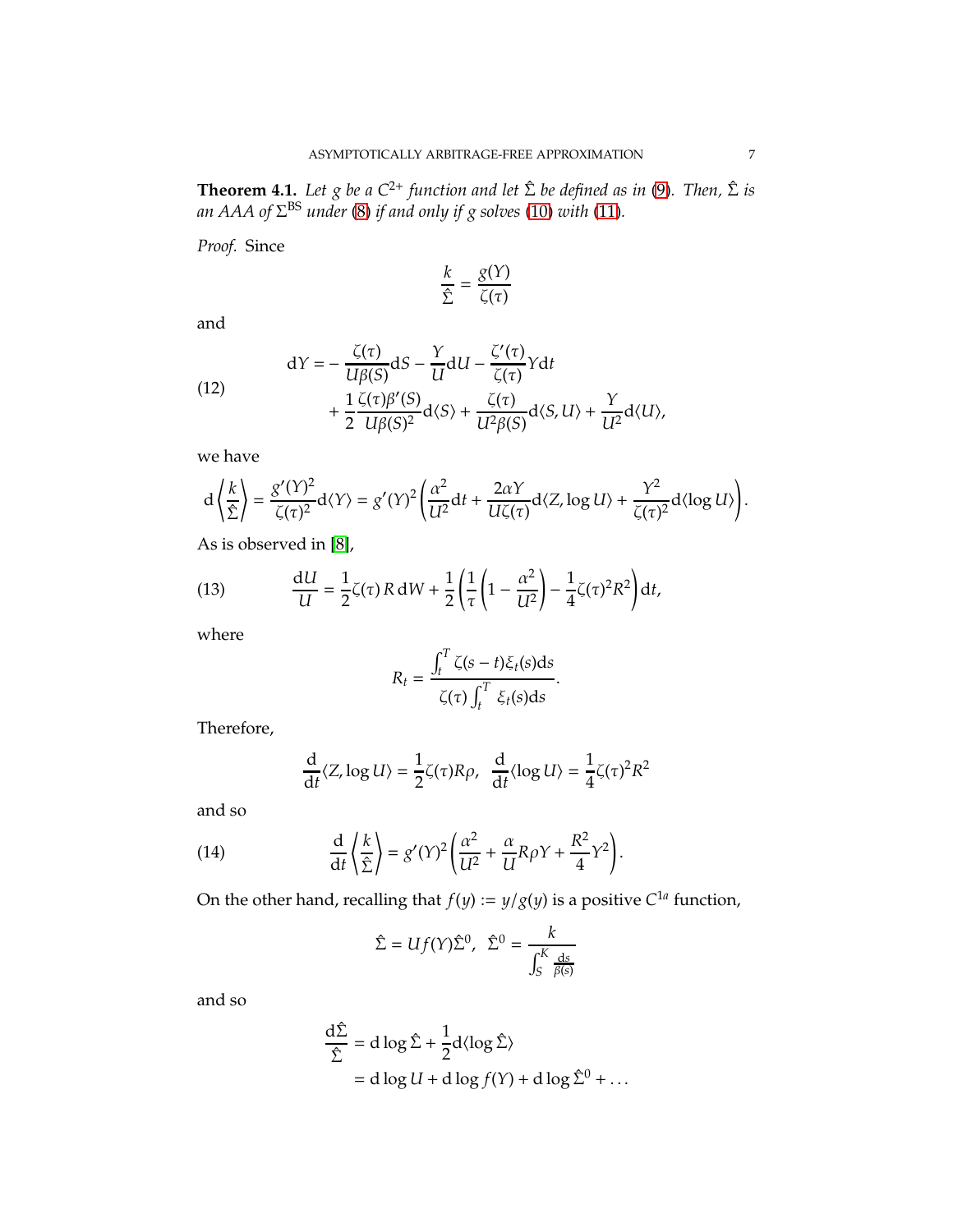Therefore, denoting by  $\hat{D}dt$  the drift part of  $d\hat{\Sigma}$  and using [\(12\)](#page-6-0) and [\(13\)](#page-6-1), we have

<span id="page-7-1"></span>(15) 
$$
\frac{2\tau \hat{D}}{\hat{\Sigma}} = (1 - 2H) \left( 1 - \frac{\alpha^2}{U^2} + \frac{Yf'(Y)}{f(Y)} \frac{\alpha^2}{U^2} \right) + \varphi(Y) \cdot O_p(\tau^{2H})
$$

$$
= (1 - 2H) \left( 1 - \frac{Yg'(Y)}{g(Y)} \right) + \frac{Yg'(Y)}{g(Y)} \left( 1 - \frac{\alpha^2}{U^2} \right) + \varphi(Y) \cdot O_p(\tau^{2H})
$$

for some locally bounded function  $\varphi$ . By the continuity of  $f$ ,  $\varphi(Y)$  is dominated by  $\tilde{\varphi}(\Psi \hat{\Sigma})$  with a continuous function  $\tilde{\varphi}$  and a continuous process Ψ. By Lemma A.1 of [\[8\]](#page-12-4), we know  $\alpha/U \to 1$  and  $R \to 1/(H + 1/2)$ . Then [\(14\)](#page-6-2) and (15) imply that (3) is satisfied if and only if (10) holds. and [\(15\)](#page-7-1) imply that [\(3\)](#page-2-2) is satisfied if and only if [\(10\)](#page-5-2) holds.

The same argument with *k* replaced by  $x = K - S$  shows that

$$
\hat{\Sigma} = \frac{\zeta(\tau)x}{g(Y)}
$$

is an AAA of  $\Sigma^{\text{B}}$  under [\(8\)](#page-5-1).

Appendix A. Lemmas

<span id="page-7-0"></span>**Lemma A.1.** *Let g be a C*<sup>2</sup> *function on* R *with*

<span id="page-7-2"></span>(16)  
\n
$$
g(y) = g'(0)y + g''(0)\frac{y^2}{2} + O(y^3),
$$
\n
$$
g'(y) = g'(0) + g''(0)y + O(y^2),
$$
\n
$$
g''(y) = g''(0) + O(y)
$$

*as*  $y \rightarrow 0$ *. Then, the function G defined by* 

$$
G(y) = \begin{cases} g(y)/y & y \neq 0, \\ g'(0) & y = 0 \end{cases}
$$

*is C*<sup>1</sup> *with absolutely continuous derivative G*′ *of which the Radon-Nikodym derivative G*′′ *is locally bounded.*

*Proof.* By [\(16\)](#page-7-2),

$$
\frac{G(y) - G(0)}{y} = \frac{1}{2}g''(0) + O(y)
$$

and

$$
G'(y) = \frac{1}{y} \left( g'(y) - \frac{g(y)}{y} \right) = \frac{1}{2} g''(0) + O(y)
$$

as  $y \to 0$ . In particular, G is  $C^1$ . Further,

$$
G''(y) = \frac{1}{y} \left( g''(y) - \frac{2}{y} \left( g'(y) - \frac{g(y)}{y} \right) \right) = O(1)
$$

as  $y \to 0$  by [\(16\)](#page-7-2), which means that *G*<sup>'</sup> is absolutely continuous and *G*<sup>''</sup> is locally bounded.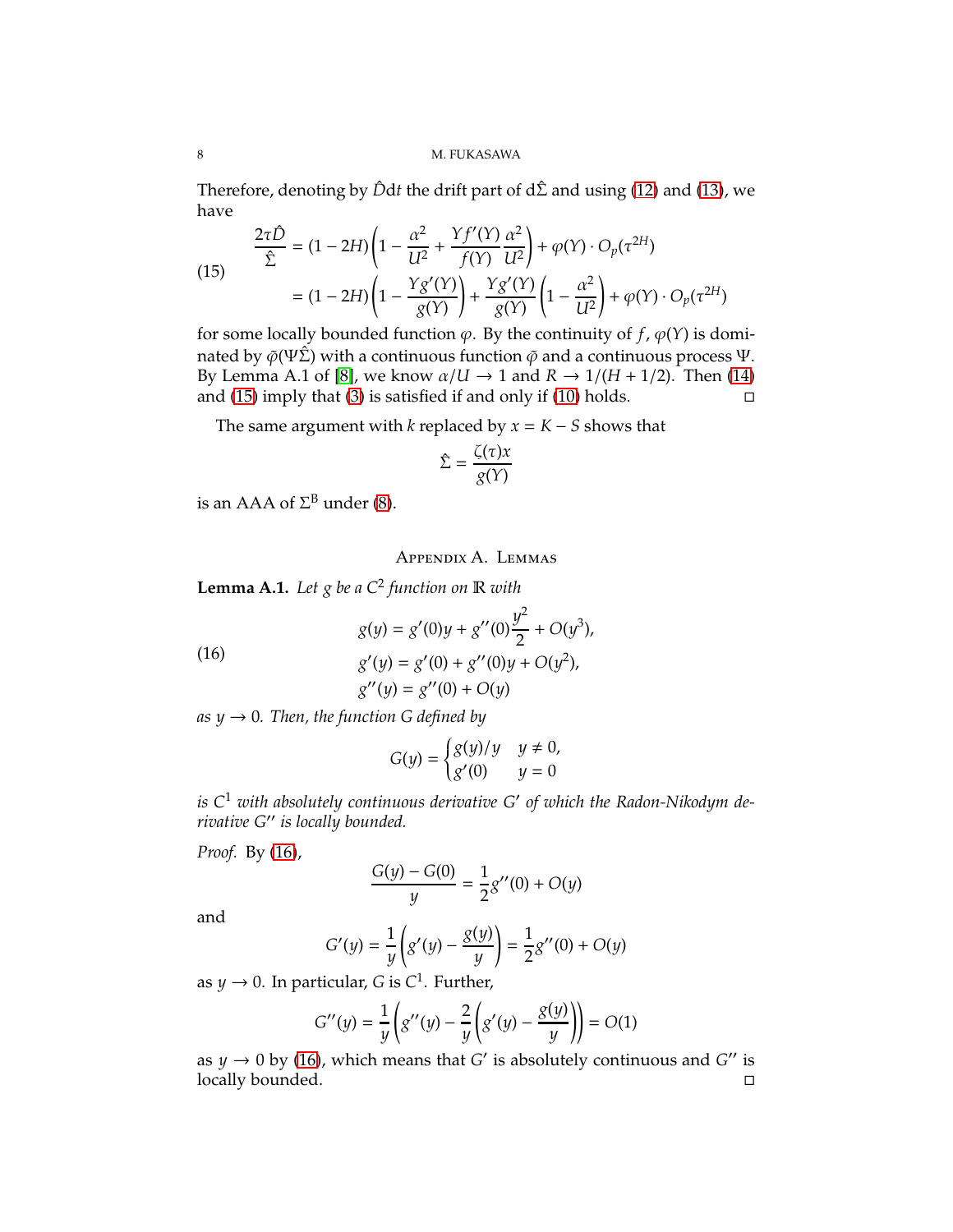<span id="page-8-0"></span>**Lemma A.2.** *The ordinary differential equation* [\(10\)](#page-5-2) *with* [\(11\)](#page-5-3) *has a unique*  $C^1$ *solution. The solution g is*  $C^2$  *with* [\(16\)](#page-7-2) *and satisfies*  $g(y)/y > 0$  *for all*  $y \neq 0$ *.* 

*Proof.* Regarding [\(10\)](#page-5-2) as a quadratic equation in *g* ′ (*y*), we get

$$
g'(y) = \frac{(1 - 2H)f(y) \pm \sqrt{(1 - 2H)^2 f(y)^2 + 8Hq(y)}}{2q(y)},
$$

where

$$
f(y) = \frac{y}{g(y)}, \ \ q(y) = 1 + 2\rho \frac{y}{2H + 1} + \frac{y^2}{(2H + 1)^2}.
$$

 $\sim$ 

Note that  $q(y) \geq 1 - \rho^2 > 0$ . By [\(11\)](#page-5-3), we should solve

$$
g'(y) = \varphi\left(y, \frac{y}{g(y)}\right),\,
$$

where

(17) 
$$
\varphi(y,z) = \frac{(1-2H)z + \sqrt{(1-2H)^2z^2 + 8Hq(y)}}{2q(y)}.
$$

Letting  $y \rightarrow 0$ , we should have

<span id="page-8-2"></span>
$$
g'(0) = \varphi\left(0, \frac{1}{g'(0)}\right)
$$

of which the unique solution is  $g'(0) = 1$ . The result then follows from Lemma [A.3](#page-8-1) below.

<span id="page-8-1"></span>**Lemma A.3.** *Let*  $\varphi$  :  $\mathbb{R} \times [0, \infty) \to (0, \infty)$  *be a*  $C^2$  *function with* 

(18) 
$$
\inf_{(y,z)\in\mathbb{R}\times[0,\infty)}\frac{\partial\varphi}{\partial z}(y,z)\geq 0,
$$

(19) 
$$
\sup_{(y,z)\in\mathbb{R}\times[0,\infty)}\frac{\partial\varphi}{\partial z}(y,z)<\infty,
$$

$$
\frac{\partial \varphi}{\partial z}(0,1) < 1,
$$

$$
\varphi(0,1) = 1,
$$

*and such that the equation*

(22) 
$$
\alpha = \varphi \left( 0, \frac{1}{\varphi(0, \frac{1}{\alpha})} \right), \ \alpha > 0
$$

*has the unique solution*  $\alpha = 1$ . Then, there exists a unique solution of the differential *equation*  $\mathcal{L}$ !

<span id="page-8-4"></span><span id="page-8-3"></span>
$$
g'(y) = \varphi\left(y, \frac{y}{g(y)}\right), \ \ g(0) = 0
$$

*The solution g is*  $C^2$  *with* [\(16\)](#page-7-2) *and satisfies*  $g(y)/y > 0$  *for*  $y \neq 0$ *.*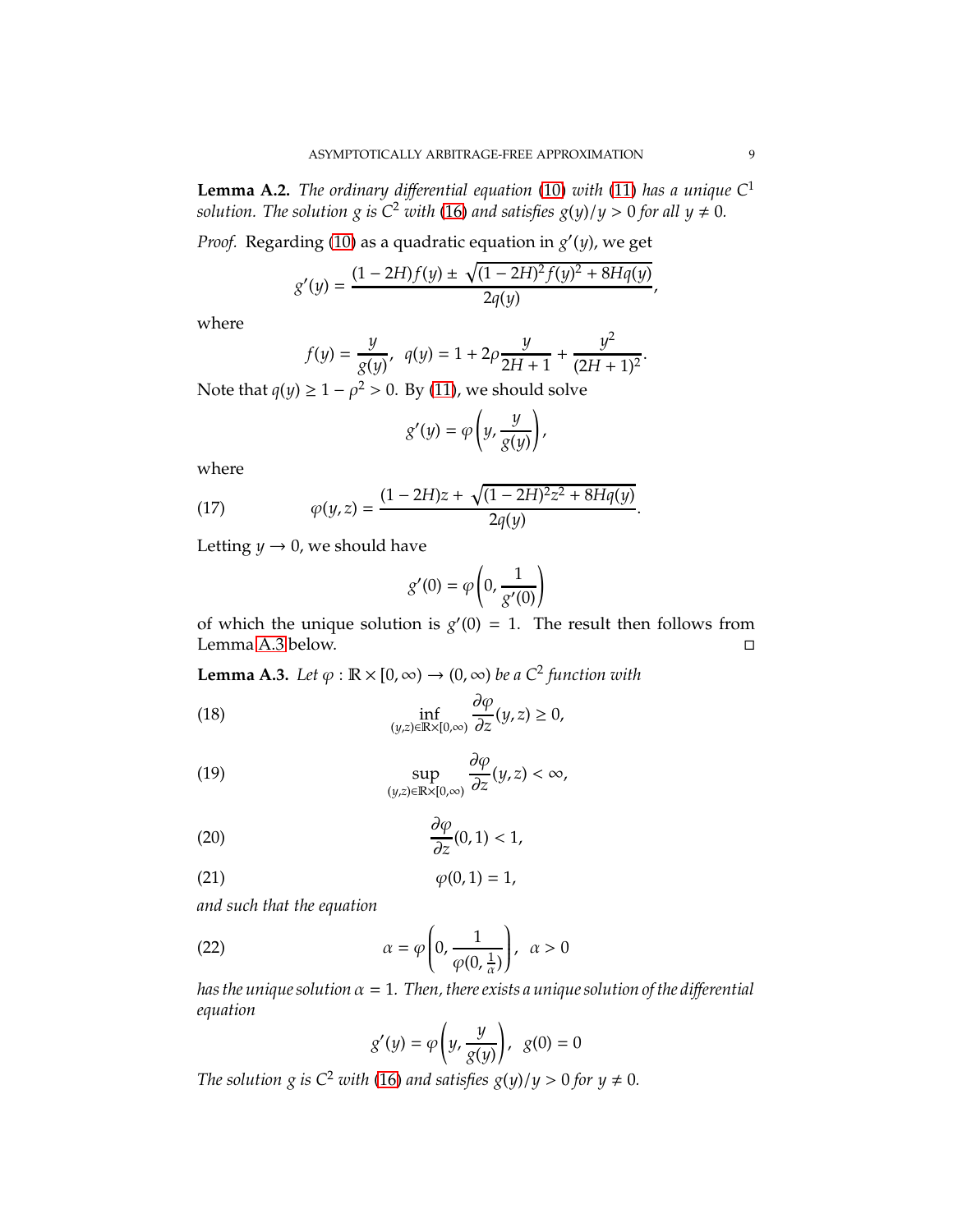*Proof.* Step 1: Here we show that there exists a  $C^1$  function  $g$  which satisfies the integral equation  $g = \Phi[g]$ , where

$$
\Phi[g](y) = \int_0^y \varphi\bigg(u, \frac{u}{g(u)}\bigg) \mathrm{d}u.
$$

Since  $\varphi(y, z)$  is increasing in *z*, we have  $\Phi[g_0](y)/y \ge \Phi[g_1](y)/y$  for all  $y \ne 0$ if  $0 < g_0(y)/y \le g_1(y)/y$  for all  $y \ne 0$ . Let

$$
g_0(y) = \int_0^y \varphi(u,0) \mathrm{d}u.
$$

and define  $g_{n+1} = \Phi[g_n]$  for  $n \ge 0$ . By [\(18\)](#page-8-2) we have  $0 < g_0(y)/y \le g_1(y)/y$ for all  $y \neq 0$ . Then by the above mentioned monotonicity of  $\Phi$ , we have  $g_1(y)/y \ge g_2(y)/y$  for all  $y \ne 0$ . Again by [\(18\)](#page-8-2) we have  $g_2(y)/y \ge g_0(y)/y$  for all *y*  $\neq$  0. This inequality then implies *g*<sub>3</sub>(*y*)/*y*  $\leq$  *g*<sub>1</sub>(*y*)/*y* for all *y*  $\neq$  0. By induction we obtain

<span id="page-9-1"></span>(23) 
$$
0 < \frac{g_0(y)}{y} \le \frac{g_{2n}(y)}{y} \le \frac{g_{2n+2}(y)}{y} \le \frac{g_{2n+3}(y)}{y} \le \frac{g_{2n+1}(y)}{y}
$$

for all  $n \geq 0$  and for all  $y \neq 0$ . By the monotonicity of the sequences there exist  $g_e(y)$  and  $g_o(y)$  such that

<span id="page-9-0"></span>
$$
(24) \qquad \frac{g_{2n}(y)}{y} \le \lim_{n \to \infty} \frac{g_{2n}(y)}{y} = \frac{g_e(y)}{y} \le \frac{g_o(y)}{y} = \lim_{n \to \infty} \frac{g_{2n+1}(y)}{y} \le \frac{g_{2n+1}(y)}{y}
$$

for each  $y \neq 0$ . By the dominated convergence theorem,  $(g_e, g_o)$  is a solution of the coupled integral equation

$$
g_e = \Phi[g_o], \ \ g_o = \Phi[g_e].
$$

We are going to show  $g_e = g_o$ . Letting  $y \to 0$  in [\(24\)](#page-9-0), we have

(25) 
$$
\alpha_{2n} \leq \liminf_{y \to 0} \frac{g_e(y)}{y} \leq \limsup_{y \to 0} \frac{g_o(y)}{y} \leq \alpha_{2n+1},
$$

where, by L'Hôpital's rule,

<span id="page-9-4"></span><span id="page-9-2"></span>
$$
\alpha_n = \lim_{y \to 0} \frac{g_n(y)}{y} = \lim_{y \to 0} \varphi \left( y, \frac{y}{g_{n-1}(y)} \right) = \varphi \left( 0, \frac{1}{\alpha_{n-1}} \right)
$$

for  $n \ge 1$  and  $\alpha_0 = \varphi(0,0) > 0$ . By [\(23\)](#page-9-1), both  $\{\alpha_{2n}\}\$  and  $\{\alpha_{2n+1}\}\$  are bounded monotone sequences and so convergent. The limit  $\alpha$  of each sequence has to be a solution of [\(22\)](#page-8-3) and so,  $\alpha = 1$  by the assumption. We then conclude that  $\alpha_n$  itself converges to 1. Now taking  $n \to \infty$  in [\(25\)](#page-9-2), we have

(26) 
$$
\lim_{y \to 0} \frac{g_e(y)}{y} = \lim_{y \to 0} \frac{g_o(y)}{y} = 1.
$$

Therefore for any  $\epsilon > 0$ , there exists  $\delta(\epsilon) > 0$  such that if  $|y| \leq \delta(\epsilon)$ ,

<span id="page-9-3"></span>(27) 
$$
1 + \epsilon \ge \frac{y}{g_o(y)} \ge \frac{y}{g_e(y)} \ge 1 - \epsilon.
$$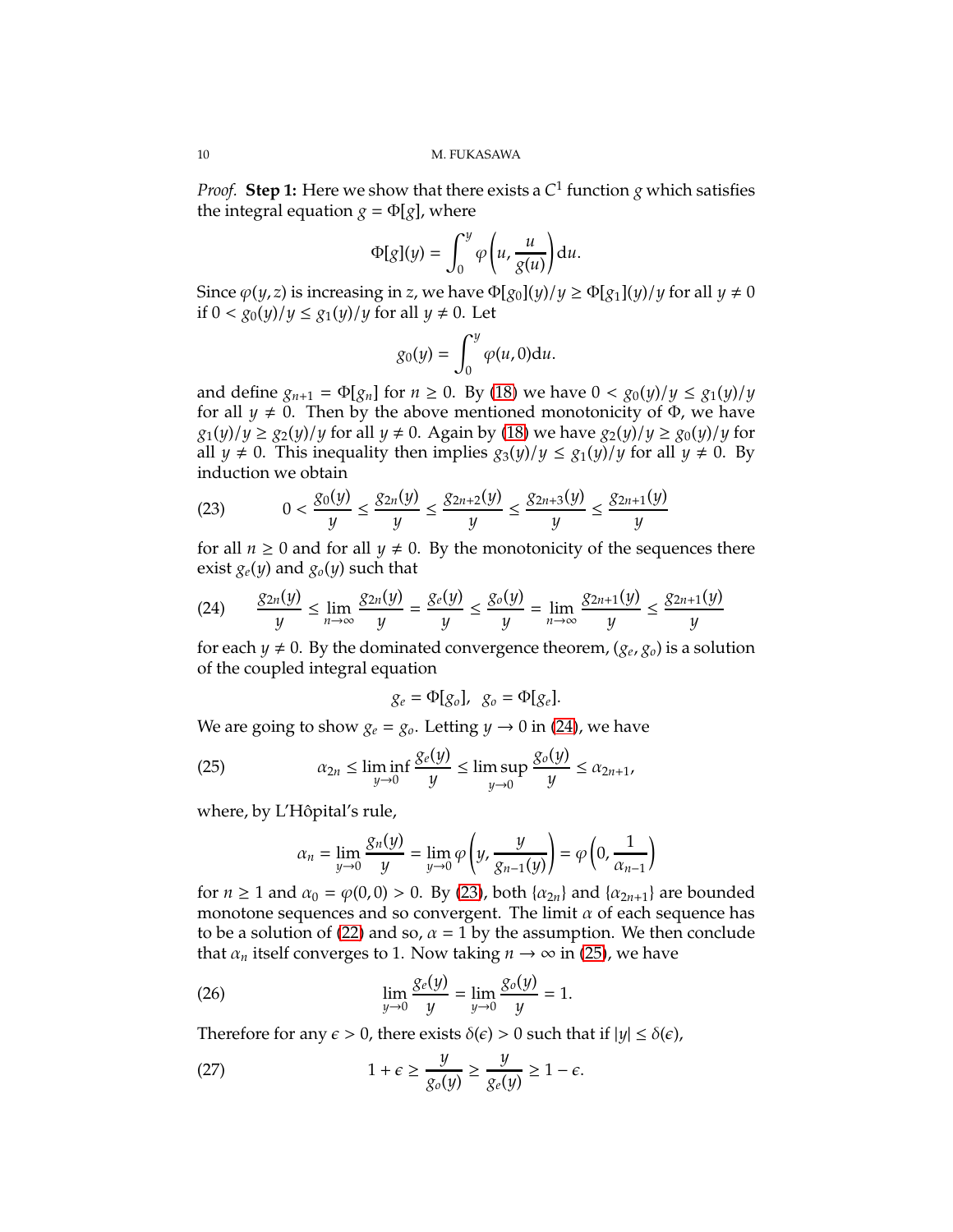On the other hand, by [\(20\)](#page-8-4), there exists  $\delta_1 > 0$  such that

<span id="page-10-0"></span>(28) 
$$
\sup_{|y| \leq \delta_1, |z-1| \leq \delta_1} \left| \frac{\partial \varphi}{\partial z}(y, z) \right| < 1 - \frac{1}{2} \left( 1 - \frac{\partial \varphi}{\partial z}(0, 1) \right).
$$

Let  $\delta = \min{\{\delta_1, \delta(\delta_1), \delta(\epsilon)\}}$  and

$$
||f||_{\delta} = \sup_{|y| \le \delta} \left| \frac{f(y)}{y} \right|
$$

 $\overline{\phantom{a}}$ I I I I

for a function *f*. Then, using [\(27\)](#page-9-3) and [\(28\)](#page-10-0),

$$
\|g_0 - g_e\|_{\delta} \le \sup_{|y| \le \delta} \frac{1}{y} \int_0^y \left| \varphi \left(u, \frac{u}{g_e(u)} \right) - \varphi \left(u, \frac{u}{g_o(u)} \right) \right| du
$$
  
\n
$$
\le \sup_{|y| \le \delta_1, |z - 1| \le \delta_1} \left| \frac{\partial \varphi}{\partial z}(y, z) \right| \sup_{|y| \le \delta} \frac{1}{y} \int_0^y \frac{u^2}{g_e(u)g_o(u)} \left| \frac{g_e(u)}{u} - \frac{g_o(u)}{u} \right| du
$$
  
\n
$$
\le (1 + \epsilon)^2 \left( 1 - \frac{1}{2} \left( 1 - \frac{\partial \varphi}{\partial z}(0, 1) \right) \right) \|g_o - g_e\|_{\delta}.
$$

We can take such  $\epsilon > 0$  that

$$
(1+\epsilon)^2 \left(1 - \frac{1}{2} \left(1 - \frac{\partial \varphi}{\partial z}(0,1)\right)\right) < 1
$$

to conclude that  $g_0(y) = g_e(y)$  for  $|y| \le \delta$ . For  $y > \delta$ , by the Lipschitz continuity of  $\varphi$  in *z*, [\(24\)](#page-9-0) and [\(25\)](#page-9-2), we have

$$
|g_o(y) - g_e(y)| \le L \int_{\delta}^{y} \frac{y}{g_0(y)^2} |g_o(u) - g_e(u)| \mathrm{d}u
$$

for a constant *L*. Then, by Gronwall's lemma we have  $g_o(y) = g_e(y)$  for  $y \ge \delta$ . Similarly we obtain  $g_o(y) = g_e(y)$  for  $y \le -\delta$ . Thus  $g_o = g_e$  is a solution of  $g = \Phi[g]$ . By [\(26\)](#page-9-4), the solution *g* satisfies

$$
g'(0) = 1 = \varphi(0, 1) = \lim_{y \to 0} \varphi\left(y, \frac{y}{g(y)}\right) = \lim_{y \to 0} g'(y)
$$

and so, is a *C* 1 function.

**Step 2:** Here we show that a solution of  $g = \Phi[g]$  is unique. Let *g* and  $\hat{g}$ be two solutions. By [\(18\)](#page-8-2), we have

$$
0 < \frac{y}{g(y)} \le \frac{y}{g_0(y)}, \ \ 0 < \frac{y}{\hat{g}(y)} \le \frac{y}{g_0(y)}.
$$

Therefore by the Lipschitz continuity of  $\varphi$  in *z*, if there exists  $y_0 > 0$  such that  $g(y_0) = \hat{g}(y_0)$ , then

$$
|g(y) - \hat{g}(y)| \le L \int_{y_0}^{y} \frac{y}{g_0(y)^2} |g(u) - \hat{g}(u)| \mathrm{d}u
$$

for  $y \ge y_0$ . We have  $g(y) = \hat{g}(y)$  for  $y \ge y_0$  by Gronwall's lemma. Now, suppose that there exists  $y > 0$  such that  $g(y) > \hat{g}(y)$ . Then, from the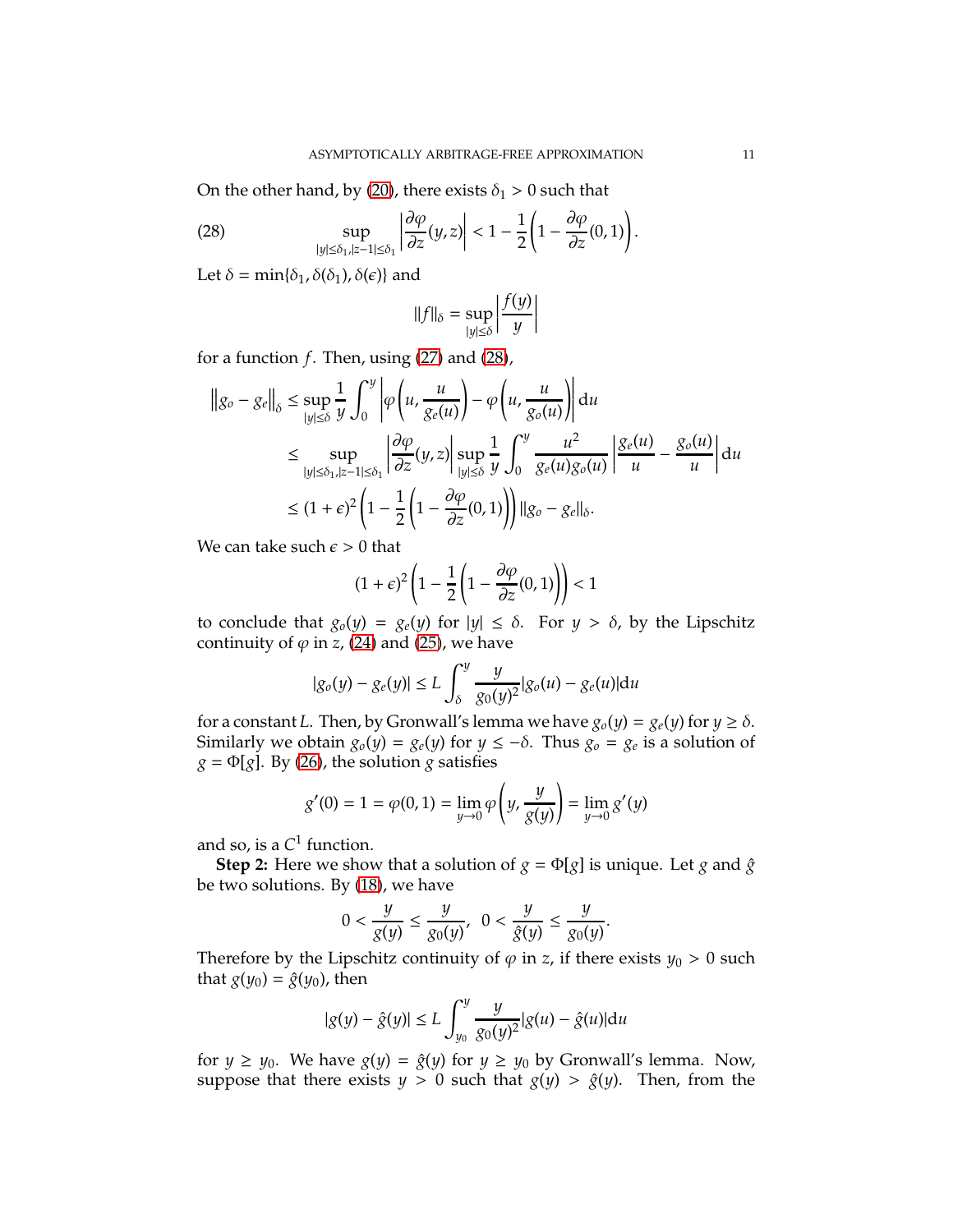above observation, we have  $g(u) > \hat{g}(u)$  for all  $u \in (0, y)$ . However the monotonicity of  $\varphi$  in *z* implies that

$$
0 < g(y) - \hat{g}(y) = \int_0^y \varphi \left( u, \frac{u}{g(u)} \right) - \varphi \left( u, \frac{u}{\hat{g}(u)} \right) du \le 0
$$

that is a contradiction. If there exists  $y < 0$  such that  $g(y) > \hat{g}(y)$ , then, again by a similar argument we conclude that  $g(u) > \hat{g}(u)$  for all  $u \in (y, 0)$ . This results in a contradiction as

$$
0 < g(y) - \hat{g}(y) = -\int_y^0 \varphi\left(u, \frac{u}{g(u)}\right) - \varphi\left(u, \frac{u}{\hat{g}(u)}\right) \mathrm{d}u < 0.
$$

Therefore we have  $g = \hat{g}$ .

**Step 3:** It remains to show that the solution *g* is *C* <sup>2</sup> with [\(16\)](#page-7-2). Let

$$
\hat{g}(y) = y + \beta \frac{y^2}{2},
$$

where

<span id="page-11-0"></span>
$$
\beta = \frac{\frac{\partial \varphi}{\partial y}(0,1)}{1 + \frac{1}{2}\frac{\partial \varphi}{\partial z}(0,1)}.
$$

We have

(29) 
$$
\frac{g(y)}{y} = \frac{\hat{g}(y)}{y} + O(y^2)
$$

as  $y \rightarrow 0$ . Indeed, since

<span id="page-11-1"></span>(30)  
\n
$$
\varphi\left(y, \frac{y}{\hat{g}(y)}\right) = \varphi(0, 1) + \frac{\partial \varphi}{\partial y}(0, 1)y + \frac{\partial \varphi}{\partial z}(0, 1)\left(\frac{1}{1 + \beta y/2} - 1\right) + O(y^2)
$$
\n
$$
= 1 + \left(\frac{\partial \varphi}{\partial y}(0, 1) - \frac{\beta}{2}\frac{\partial \varphi}{\partial z}(0, 1)\right)y + O(y^2)
$$
\n
$$
= 1 + \beta y + O(y^2)
$$
\n
$$
= \hat{g}'(y) + O(y^2),
$$

in light of [\(28\)](#page-10-0), there exists  $L \in (0, 1)$  such that

$$
\sup_{0 < |y| \le a} \left| \frac{g(y)}{y} - \frac{\hat{g}(y)}{y} \right| \le \sup_{0 < |y| \le a} \left| \frac{1}{y} \int_0^y \varphi \left( u, \frac{u}{g(u)} \right) - \varphi \left( u, \frac{u}{\hat{g}(u)} \right) du \right| + O(a^2)
$$
\n
$$
\le L \sup_{0 < |y| \le a} \left| \frac{g(y)}{y} - \frac{\hat{g}(y)}{y} \right| + O(a^2).
$$

This implies

$$
\sup_{0 < |y| \le a} \left| \frac{g(y)}{y} - \frac{\hat{g}(y)}{y} \right| = O(a^2)
$$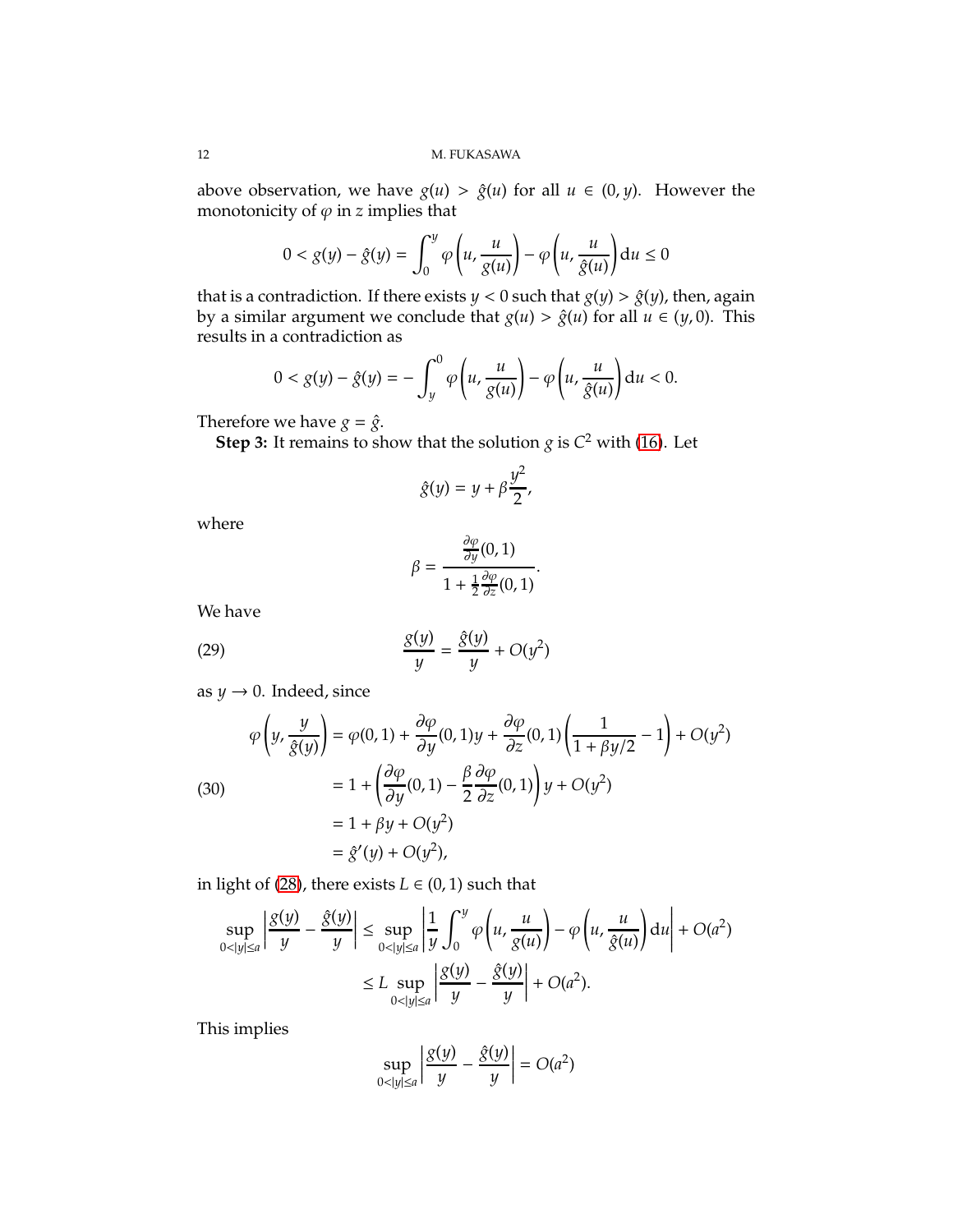and in particular, [\(29\)](#page-11-0). Now, from [\(29\)](#page-11-0), we have

(31) 
$$
\frac{1}{y} \left( \frac{g(y)}{y} - 1 \right) = \frac{1}{y} \left( \frac{\hat{g}(y)}{y} - 1 \right) + O(y) = \frac{\beta}{2} + O(y)
$$

as  $y \rightarrow 0$ . Further, by [\(29\)](#page-11-0) and [\(30\)](#page-11-1),

(32) 
$$
\frac{g'(y) - 1}{y} = \frac{\hat{g}'(y) - 1}{y} + O(y) = \beta + O(y)
$$

as  $y \rightarrow 0$ . On the other hand,

$$
g''(y) = \frac{\partial \varphi}{\partial y} \left( y, \frac{y}{g(y)} \right) + \frac{\partial \varphi}{\partial z} \left( y, \frac{y}{g(y)} \right) \left( \frac{y}{g(y)} \right)'
$$
  
\n(33)  
\n
$$
= \frac{\partial \varphi}{\partial y} \left( y, \frac{y}{g(y)} \right) + \frac{\partial \varphi}{\partial z} \left( y, \frac{y}{g(y)} \right) \frac{1}{g(y)} \left( 1 - \frac{y}{g(y)} - \frac{y}{g(y)} (g'(y) - 1) \right)
$$
  
\n
$$
= \frac{\partial \varphi}{\partial y} (0, 1) + \frac{\partial \varphi}{\partial z} (0, 1) \left( \frac{\beta}{2} - \beta \right) + O(y)
$$
  
\n
$$
= \beta + O(y)
$$

as *y*  $\rightarrow$  0. Therefore, *g* is  $C^2$  with [\(16\)](#page-7-2).

### **REFERENCES**

- <span id="page-12-11"></span><span id="page-12-3"></span>[1] P. Balland, Forward smile, presentation at Global Derivatives, Paris, September 2006.
- [2] H. Berestycki, J. Busca, and I. Florent, Asymptotics and calibration of local volatility models, *Quantitative Finance*, **2** (2002), 61–69.
- <span id="page-12-2"></span>[3] H. Berestycki, J. Busca, and I. Florent, Computing the implied volatility in stochastic volatility models, *Communications on Pure and Applied Mathematics*, **57** (2004), 1–22.
- <span id="page-12-5"></span>[4] M. Fukasawa, Short-time at-the-money skew and rough fractional volatility, *Quantitative Finance* **17** (2017), 189–198.
- <span id="page-12-7"></span>[5] M. Fukasawa, Hedging and Calibration for Log-normal Rough Volatility Models, presentation at the 10th World Congress of The Bachelier Finance Society, Dublin, 2018.
- <span id="page-12-9"></span><span id="page-12-6"></span>[6] M. Fukasawa, Volatility has to be rough, *Quantitative Finance 21* (2021), 1-8.
- <span id="page-12-4"></span>[7] M. Fukasawa, B. Horvath and P. Tankov, Hedging under rough volatility, preprint, [arXiv:2105.04073.](http://arxiv.org/abs/2105.04073)
- [8] M. Fukasawa and J. Gatheral, A rough SABR formula, *Frontiers of Mathematical Finance*, **1** (2022), 81–97.
- <span id="page-12-0"></span>[9] J. Gatheral, *The Volatility Surface: A Practioner's Guide*, 2006 (John Wiley & Sons Inc: Hoboken, NJ).
- <span id="page-12-1"></span>[10] P. Hagan, D. Kumar, A. Lesniewski, and D. Woodward, Managing smile risk, *Wilmott Magazine*, **1** (2002), 84–108.
- <span id="page-12-8"></span>[11] M. Musiela, Multivariate fractional Brownian motion and generalizations of SABR model. In: *Proceedings of the Conference "Options 45 Years After the Publication of the Black-Scholes-Merton Model"*, Jerusalem 2018. Available online at https://doi.org/10.5281/zenodo.4772004
- <span id="page-12-12"></span>[12] Y. Osajima, The asymptotic expansion formula of implied volatility for dynamic SABR model and FX hybrid model, Available at SSRN: https://ssrn.com/abstract=965265, 2007.
- <span id="page-12-10"></span>[13] D. Revuz and M. Yor, *Continuous martingales and Brownian motion*, Springer, 1999.